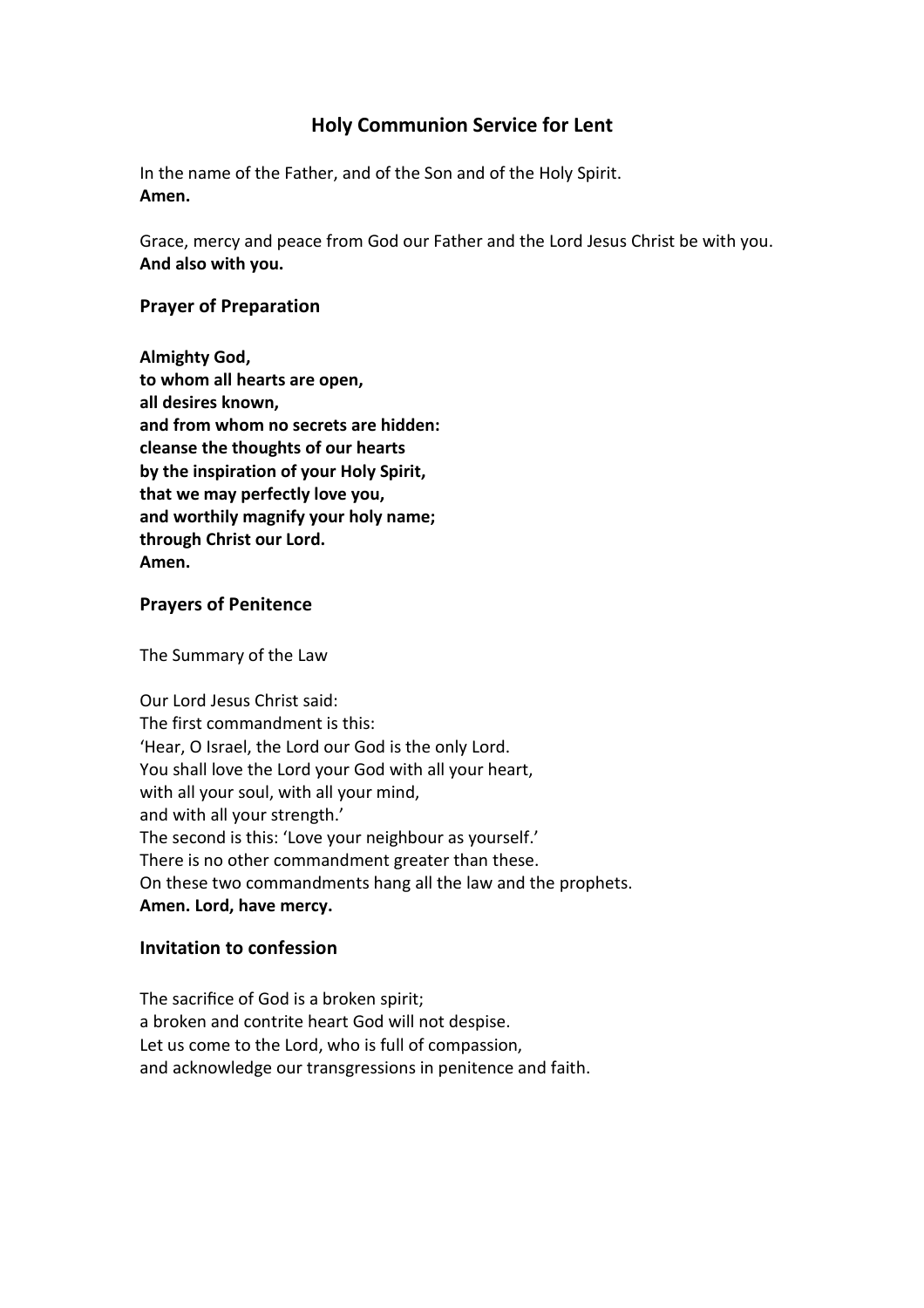#### **Prayer of Confession**

**Father eternal, giver of light and grace, we have sinned against you and against our neighbour, in what we have thought, in what we have said and done, through ignorance, through weakness, through our own deliberate fault. We have wounded your love, and marred your image in us. We are sorry and ashamed, and repent of all our sins. For the sake of your Son Jesus Christ, who died for us, forgive us all that is past; and lead us out of darkness to walk as children of light. Amen.**

Lord, have mercy. **Lord, have mercy.** 

Christ, have mercy. **Christ, have mercy.** 

Lord, have mercy. **Lord, have mercy.** 

#### **The Absolution**

May the Father of all mercies cleanse you from your sins, and restore you in his image to the praise and glory of his name, through Jesus Christ our Lord. Amen.

The Collect (A special prayer appointed for the day.)

### **Readings**

This is the word of the Lord. **Thanks be to God.**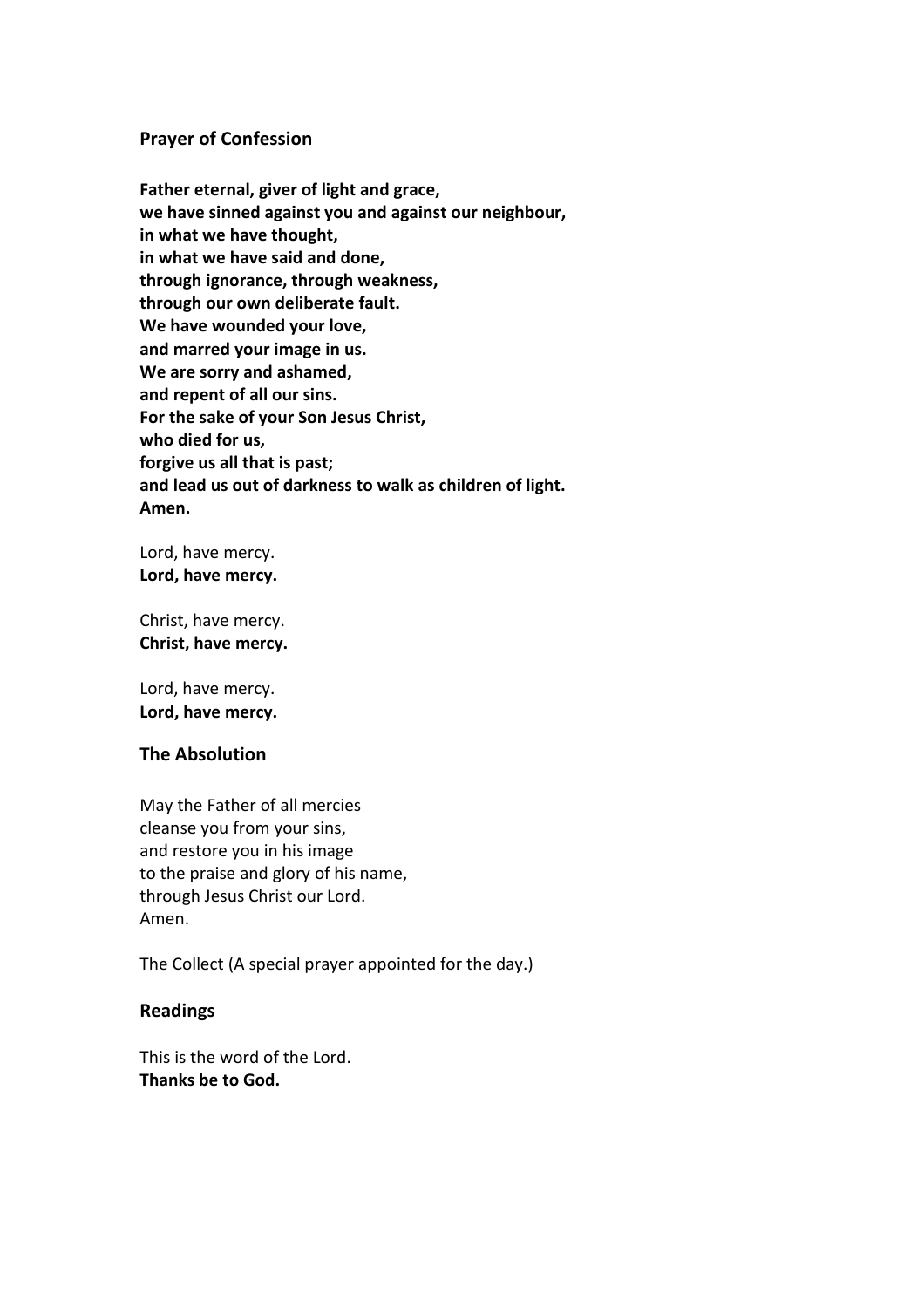#### **Gospel**

Praise to you, O Christ, King of eternal glory. The Lord is a great God, O that today you would listen to his voice. Harden not your hearts. Psalm 95.3,8

Praise to you, O Christ, King of eternal glory

Hear the Gospel of our Lord Jesus Christ according to N. **Glory to you, O Lord.** 

At the end the reader says This is the Gospel of the Lord. **Praise to you, O Christ.** 

**Sermon** 

**The Creed** 

**We believe in one God, the Father, the Almighty, Maker of heaven and earth, of all that is seen and unseen.** 

**We believe in one Lord Jesus Christ, the only Son of God, eternally begotten of the Father; God from God, Light from Light, true God from true God; begotten not made, one in being with the Father; through Him all things were made. For us and for our salvation He came down from heaven. was incarnate from the Holy Spirit and the Virgin Mary and was made man. For our sake He was crucified under Pontius Pilate; he suffered death and was buried. On the third day He rose again, in accordance with the Scriptures; He ascended into heaven and is seated at the right hand of the Father. Hewill come again in glory to judge the living and the dead, and His kingdom will have no end.** 

**We believe in the Holy Spirit, the Lord, the Giver of life, who proceeds from the Father and the Son, who with the Father and the Son He is worshipped and glorified,**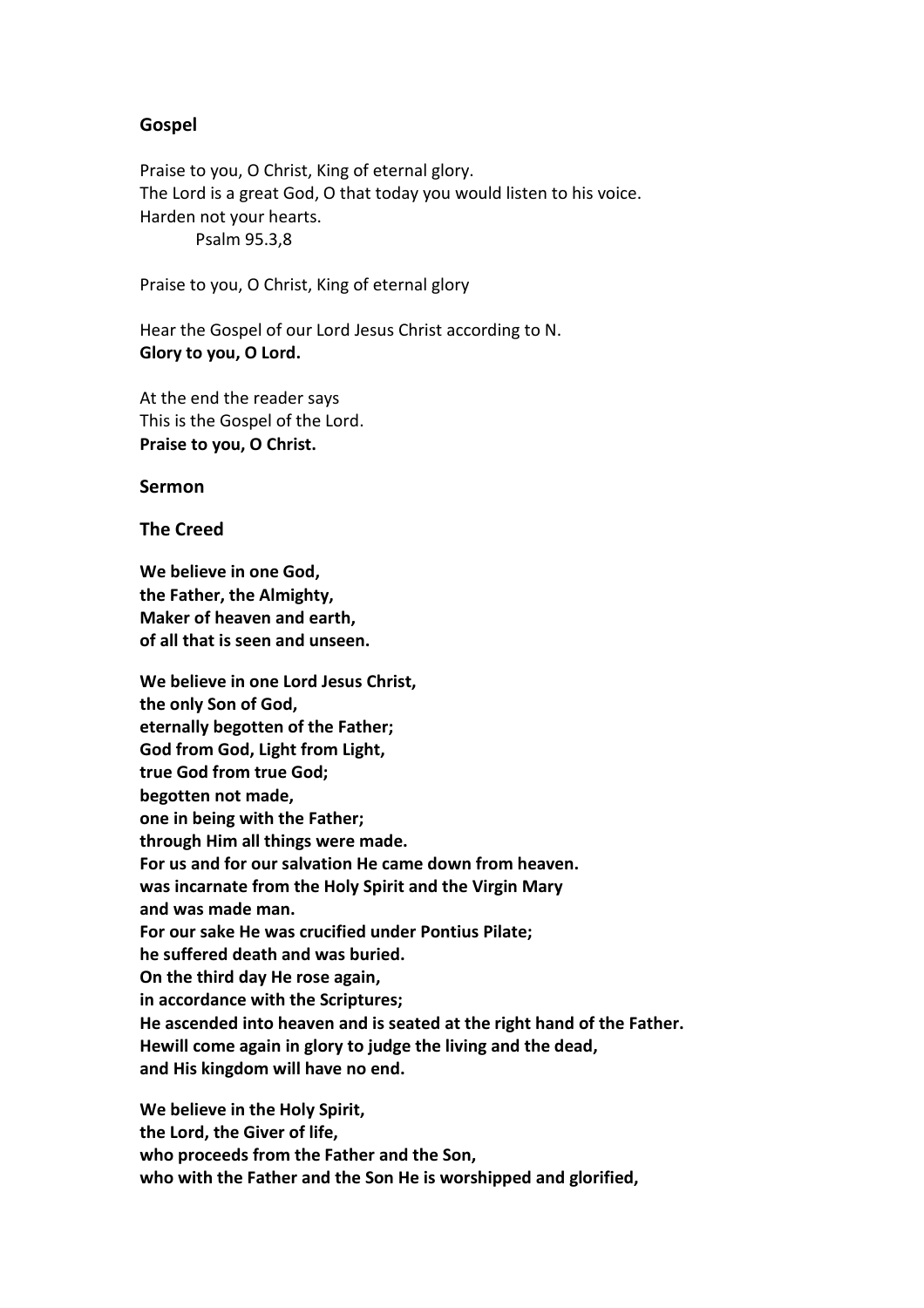**who has spoken through the prophets. We believe in one, holy, catholic, and apostolic Church. We acknowledge one baptism for the forgiveness of sins. We look for the resurrection of the dead, and the life of the world to come. Amen.** 

#### **Prayers/Intercessions**

Lord, in your mercy **hear our prayer.** 

And at the end all say

**Merciful Father, accept these prayers for the sake of your Son, our Saviour Jesus Christ. Amen.** 

#### **The Peace**

Since we are justified by faith, we have peace with God through our Lord Jesus Christ, who has given us access to his grace.

The peace of the Lord be always with you. **And also with you.** 

Let us offer each other a sign of peace.

#### **Preparation of the Table**

Merciful Father, turn us from sin to faithfulness and from disobedience to love, and prepare us to celebrate the death and resurrection of Christ our Saviour who is alive and reigns, now and for ever. **Amen.** 

#### **The Eucharistic Prayer**

The Lord is here. **His Spirit is with us.** 

Lift up your hearts. **We lift them to the Lord.**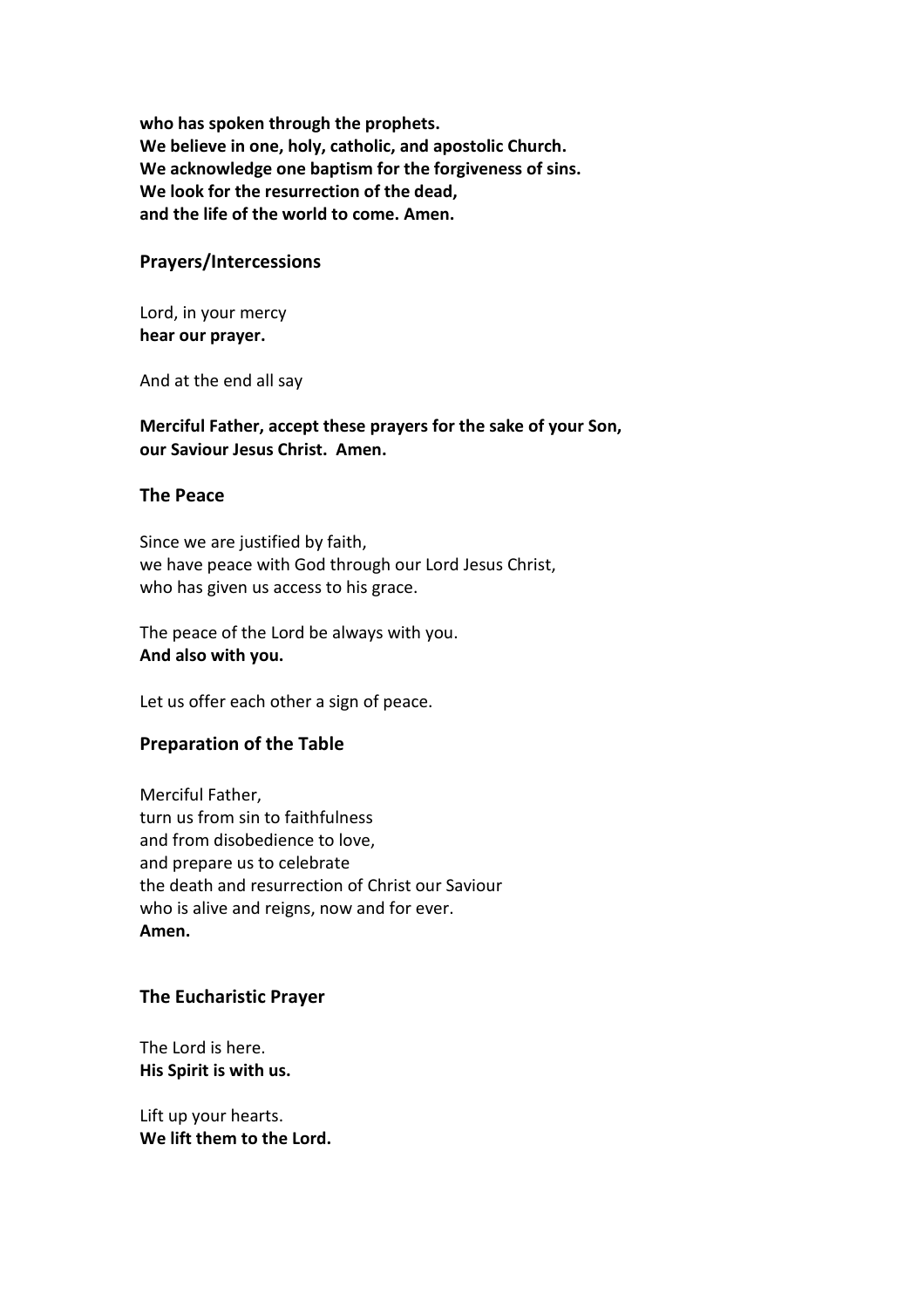Let us give thanks to the Lord our God. **It is right to give thanks and praise.** 

It is indeed right, it is our duty and our joy, always and everywhere to give you thanks, holy Father, almighty and everlasting God, through Jesus Christ, your only Son our Lord.

Therefore with angels and archangels, and with all the company of heaven, we proclaim your great and glorious name, for ever praising you and saying:

**Holy, holy, holy Lord, God of power and might, heaven and earth are full of your glory. Hosanna in the highest. Blessed is he who comes in the name of the Lord. Hosanna in the highest.** 

Accept our praises, heavenly Father, through your Son our Saviour Jesus Christ, and as we follow his example and obey his command, grant that by the power of your Holy Spirit these gifts of bread and wine may be to us his body and his blood; who, in the same night that he was betrayed, took bread and gave you thanks; he broke it and gave it to his disciples, saying: Take, eat; this is my body which is given for you; do this in remembrance of me.

In the same way, after supper he took the cup and gave you thanks; he gave it to them, saying: Drink this, all of you; this is my blood of the new covenant, which is shed for you and for many for the forgiveness of sins. Do this, as often as you drink it, in remembrance of me.

Therefore, heavenly Father, we remember his offering of himself made once for all upon the cross; we proclaim his mighty resurrection and glorious ascension; we look for the coming of your kingdom, and with this bread and this cup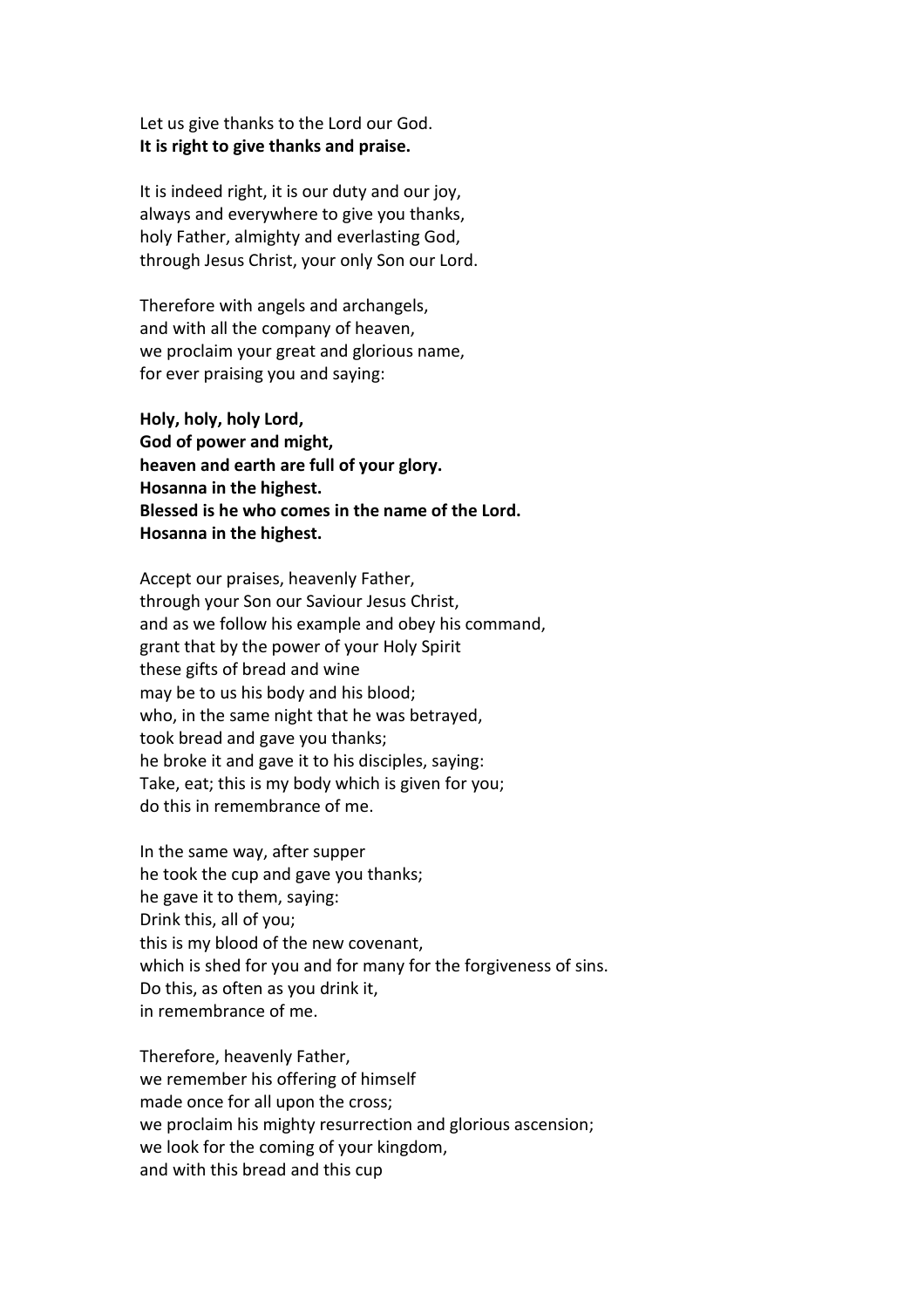we make the memorial of Christ your Son our Lord.

Christ is the bread of life: **When we eat this bread and drink this cup, we proclaim your death, Lord Jesus, until you come in glory.** 

Accept through him, our great high priest, this our sacrifice of thanks and praise, and as we eat and drink these holy gifts in the presence of your divine majesty, renew us by your Spirit, inspire us with your love and unite us in the body of your Son, Jesus Christ our Lord. Through him, and with him, and in him, in the unity of the Holy Spirit, with all who stand before you in earth and heaven, we worship you, Father almighty, in songs of everlasting praise:

## **Blessing and honour and glory and power be yours for ever and ever. Amen.**

#### **The Lord's Prayer**

As our Saviour taught us, so we pray **Our Father in heaven, hallowed be your name, your kingdom come, your will be done, on earth as in heaven. Give us today our daily bread. Forgive us our sins as we forgive those who sin against us. Lead us not into temptation but deliver us from evil. For the kingdom, the power, and the glory are yours now and for ever. Amen.** 

The priest breaks the consecrated bread.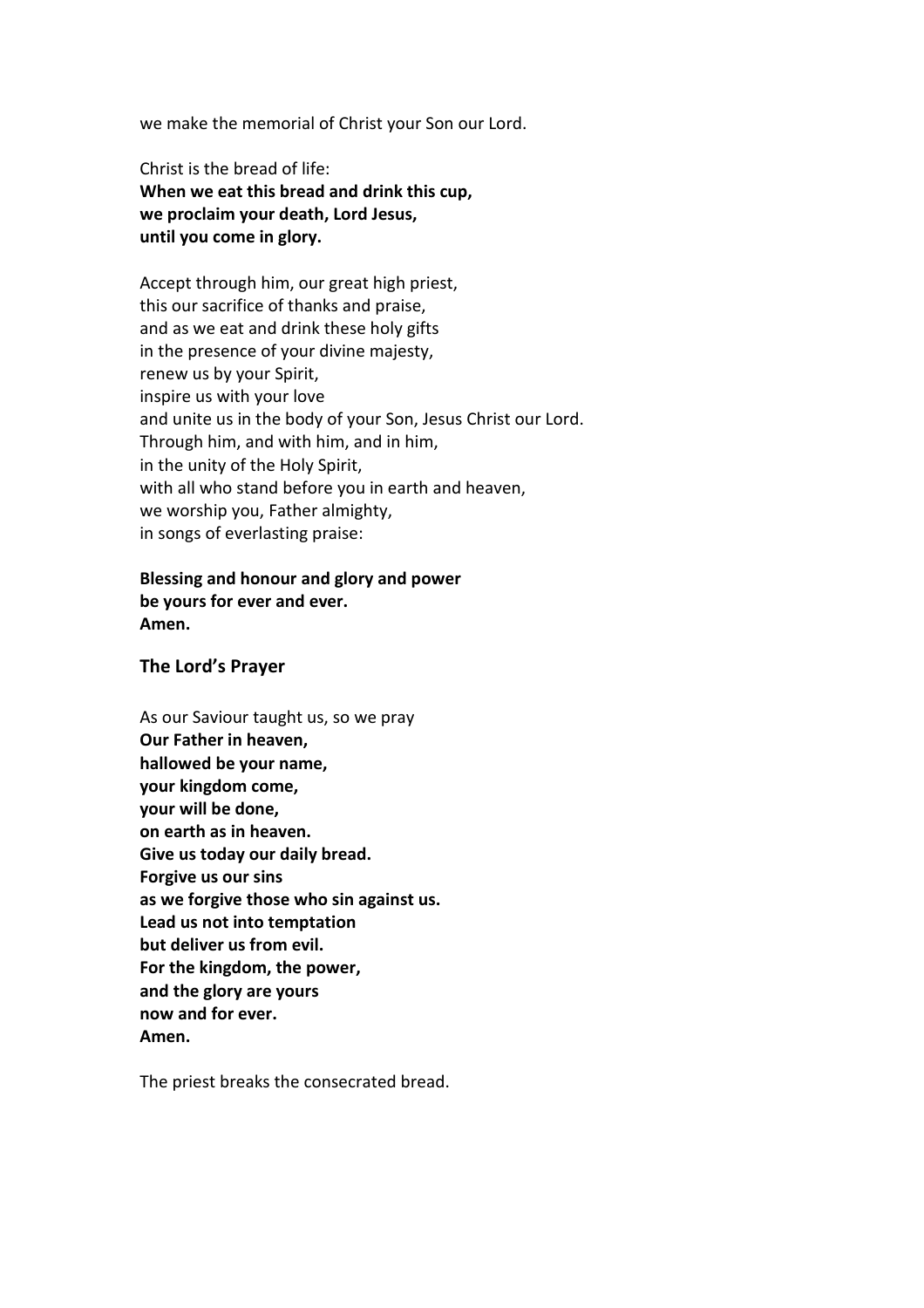Every time we eat this bread and drink this cup. **We proclaim the Lord's death until he comes in glory.** 

**Lamb of God, you take away the sin of the world, have mercy on us. Lamb of God, you take away the sin of the world, have mercy on us. Lamb of God, you take away the sin of the world, grant us peace.**

#### **Communion**

Jesus is the Lamb of God, who takes away the sin of the world. Blessed are they who are called to his supper. **Lord, I am not worthy to receive you, but only say the word, and I shall be healed.** 

**We do not presume to come to this your table, merciful Lord, trusting in our own righteousness, but in your abundant and great mercies. We are not worthy so much as to gather up the crumbs under your table; but you are the same Lord whose character is always to have mercy. Grant us, therefore, gracious Lord, so to eat the flesh of your dear Son Jesus Christ, and to drink his blood, that our sinful bodies may be made clean by his body, and our souls washed through his most precious blood,and that we may evermore**  dwell in him, and he in us. **Amen.** 

#### **Prayer after Communion**

**Almighty God, We thank you for feeding us with the body and blood of your Son Jesus Christ. Through him we offer your our souls and bodies to be a living sacrifice.**